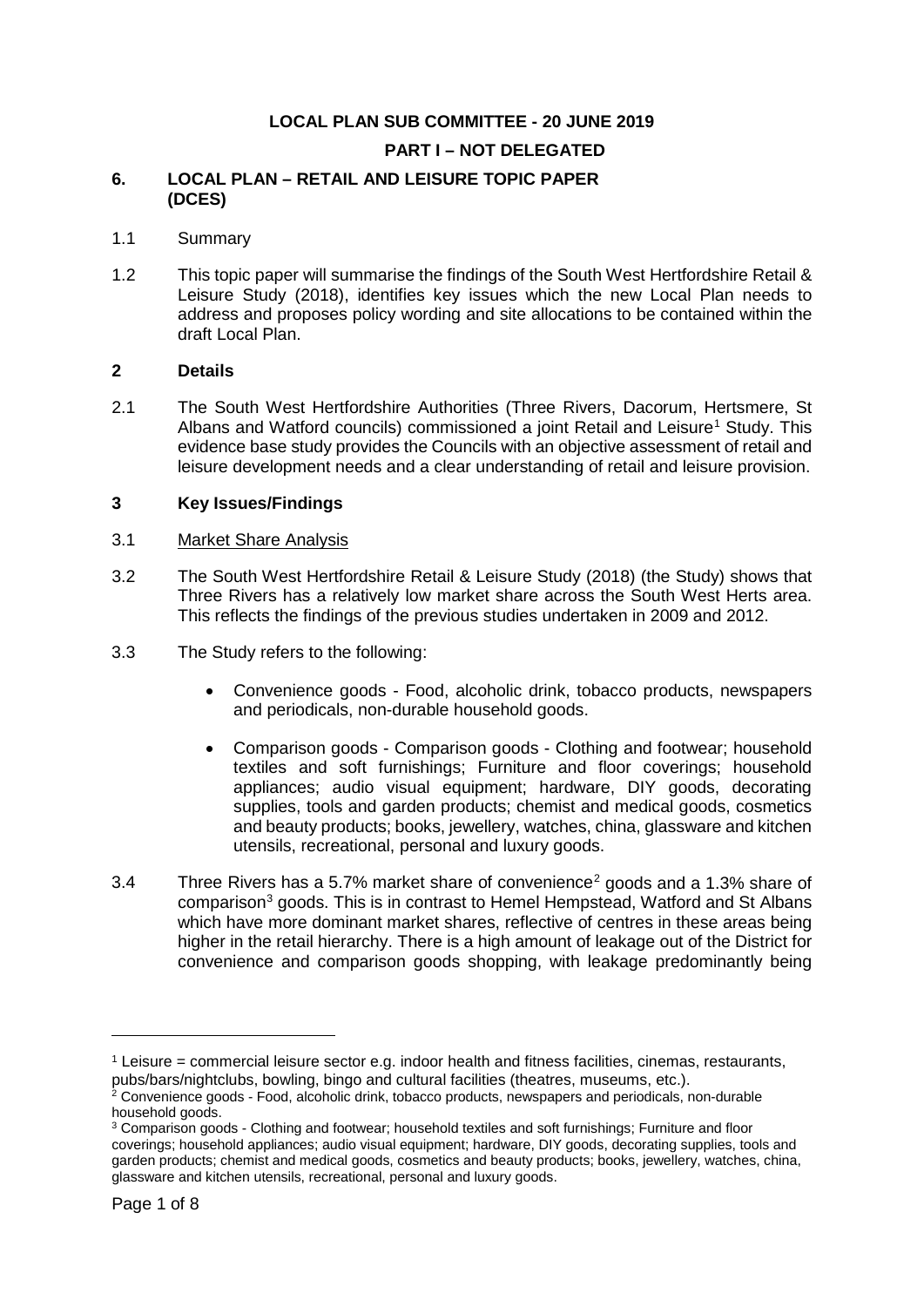directed to Watford (see Table 1). The study considers that the position is unlikely to change significantly and that existing market shares are likely to prevail.

| <b>Convenience Goods</b> |         | <b>Comparison Goods</b> |         |  |
|--------------------------|---------|-------------------------|---------|--|
| <b>Retention</b>         | Leakage | <b>Retention</b>        | Leakage |  |
| 50%                      | 50%     | 11%                     | 89%     |  |

Table 1: Expenditure retention and leakage in Three Rivers

# 3.5 Future Retail Provision

3.6 The Study provides recommendations on the provision for new retail floorspace over the Local Plan period to 2036, based on the growth population scenario<sup>[4](#page-1-0)</sup> of an additional 630 dwellings per year. The study identifies that there is likely to be a relatively small undersupply of convenience and comparison goods floorspace as set out below:

| Year | <b>Convenience Goods</b> | <b>Comparison Goods</b> |  |  |
|------|--------------------------|-------------------------|--|--|
| 2026 | $1,000 - 1,300$ sqm      | $300 - 400$ sqm         |  |  |
| 2031 | $1,700 - 2,100$ sqm      | $1,100 - 1,400$ sqm     |  |  |
| 2036 | $2,400 - 3,100$ sqm      | $1,900 - 2,600$ sqm     |  |  |

Table 2: Net Additional Floorspace

- 3.7 Future Leisure Provision
- 3.8 The Study assesses the potential capacity for additional leisure floorspace across the key centres of the authority area. The popularity and scale of existing leisure provision was measured against population 'benchmarks' to ascertain whether there are gaps in the market where demand is not being met.
- 3.9 The main leisure activities which the study assessed are set out below, alongside any specific recommendations relating to future capacity:
- 3.10 Health and fitness clubs
	- o Towards the end of the plan period, the highest population growth scenario shows some limited capacity for health and fitness clubs across South West Herts. The study recorded a strong provision of large leisure centre facilities and suggests that any demand for health and fitness clubs could be further satisfied through the introduction of additional low cost gyms.

<span id="page-1-0"></span><sup>4</sup> Forecasts are based on a scenario of an additional 630 dwellings in the District per year (referred to as 'Scenario 4' in the study). Forecasts from this scenario have been selected for the topic paper as the scenario is based on the closest figure to Council's housing need of 620 dwellings per year (calculated using the standard methodology).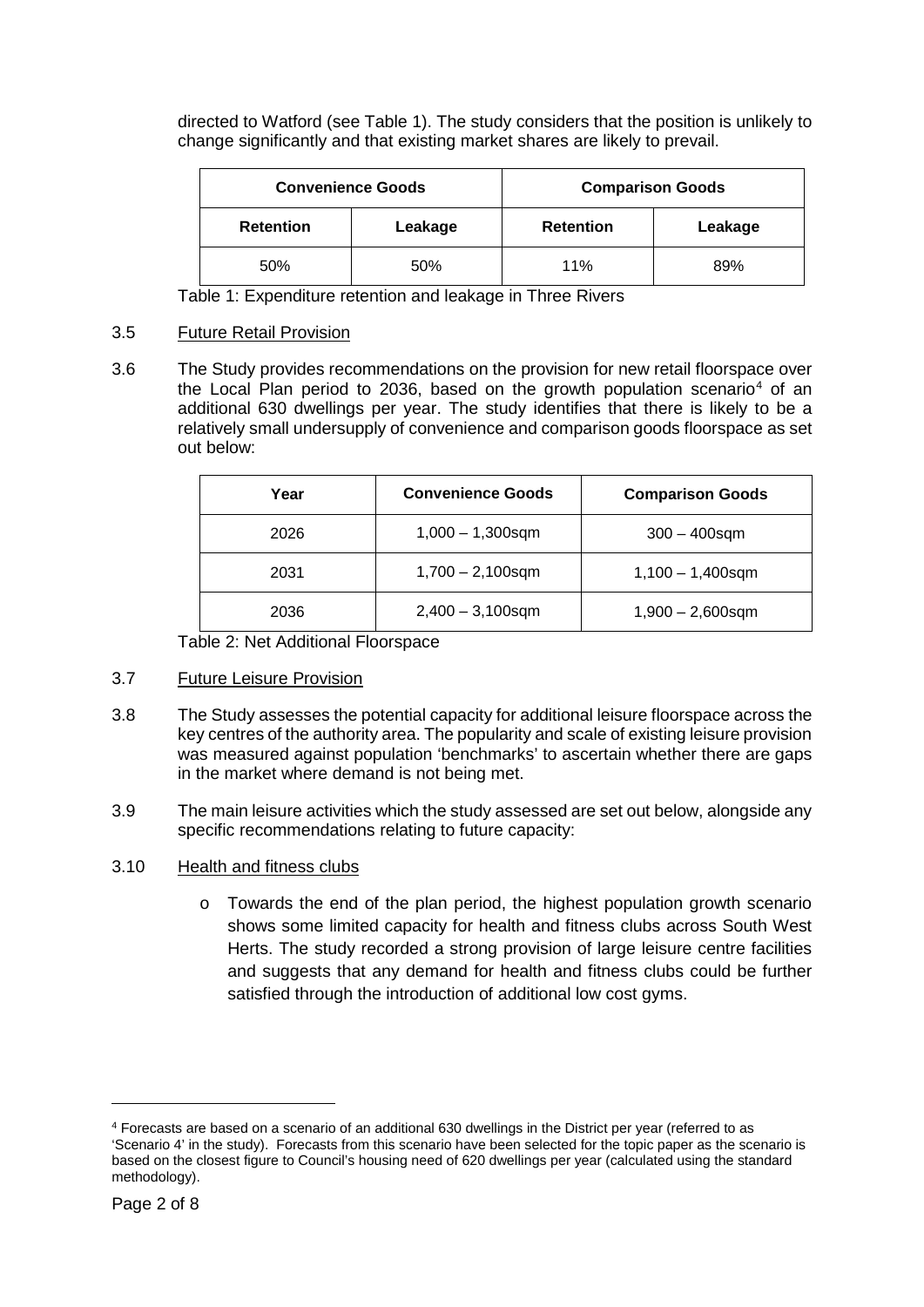$\circ$  The study does not recommend for the Council to plan for any further facilities at this time, although the principle of new health and fitness developments coming forward should be considered on their own merits.

# 3.11 Restaurants, bars and cafés

- o The study forecasts an additional capacity of 728sqm of restaurants, bars and cafés in the District up until 2036 (see Table 3).
- o The study does not recommend that any centre requires specific intervention in the form of large-scale allocations to meet the identified capacity. However, restaurants, cafés and bars should be recognised as an essential function of healthy town centres and such facilities should be promoted, providing that such uses would not adversely impact existing retail provision and the vitality and viability of the town centres.
- o The study anticipates that smaller units that come forward as planning applications over the period would meet this capacity.

| <b>Destination</b>          | <b>Floorspace</b> |  |  |
|-----------------------------|-------------------|--|--|
| Rickmansworth               | 327sqm            |  |  |
| <b>District Centres</b>     | 402sqm            |  |  |
| <b>Total (Three Rivers)</b> | 728sqm            |  |  |

Table 3: Net additional floorspace for restaurants, bars and cafés to 2036.

# 3.12 Cinemas

- o Under the highest population growth scenario, limited additional demand is projected up until 2036 across the whole of the SW Herts area.
- o Watersmeet and the popularity of cinemas within close proximity are considered to be sufficient in meeting the demand for cinema trips over the plan period in Three Rivers. New cinema development in Watford and Hemel Hempstead is expected to contribute to meeting this demand.

# 3.13 Ten pin bowling

- o General demand for ten pin bowling is consistently falling and there are a number of nearby alternatives. The potential demand for a new bowling facility is anticipated to be absorbed into surrounding centres.
- o The study does not recommend to plan for any further facilities at this time through allocations.

# 3.14 Theatres, museums and galleries

- o The Study observed that there is a strong representation of theatres, museums and art galleries across the SW Herts area
- o The survey undertaken as part of the Study showed that Central London is the most popular destination for these cultural facilities (71%)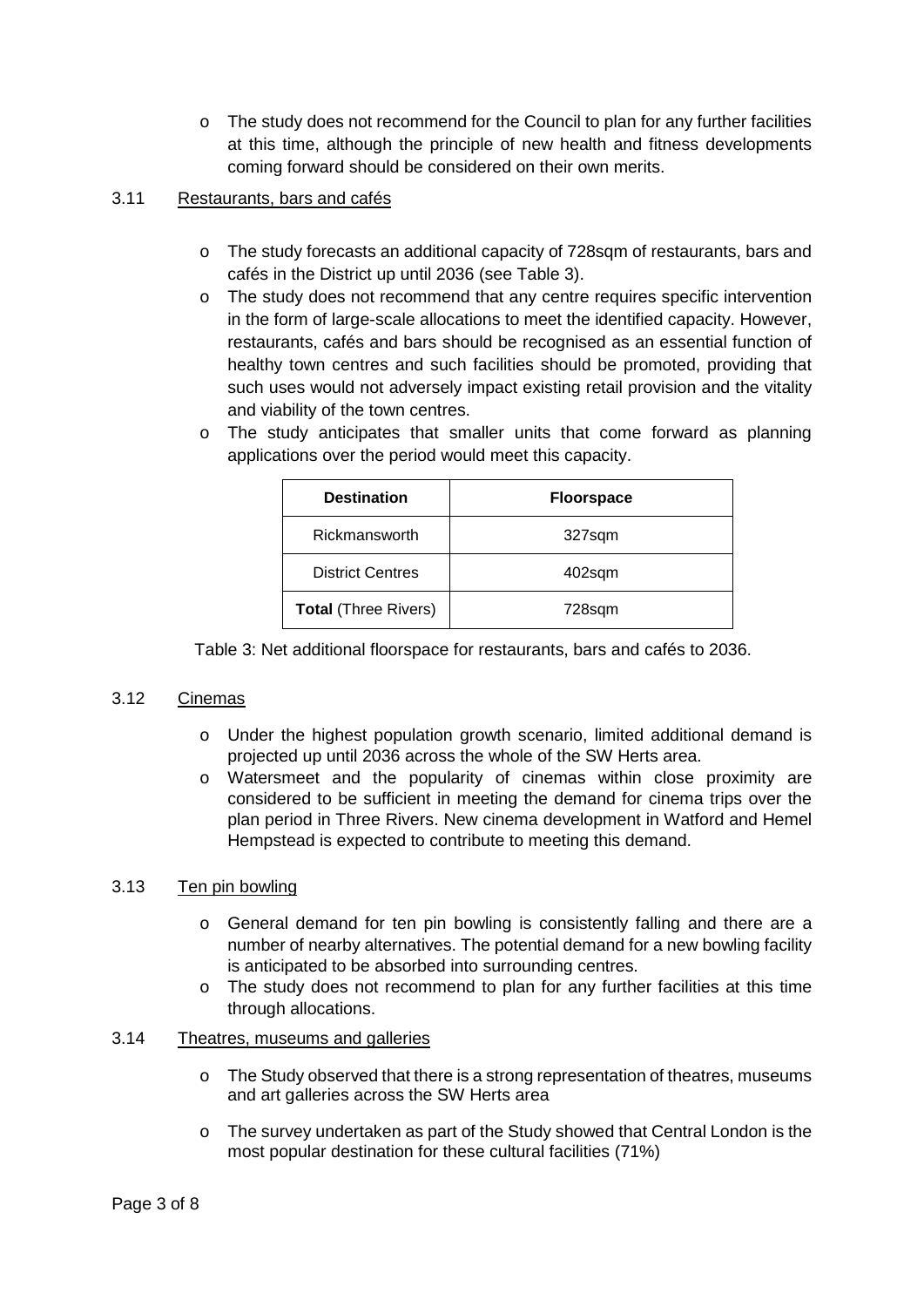- o The Study concludes that there is no demand for additional cultural facilities during the Plan period.
- 3.15 Assessment of Key Centres / Vitality and Viability of Retail Centres
- 3.16 The existing viability and vitality of the Town and District Centres was assessed by conducting 'health-checks' for each of these centres. The 'health-checks' consider the composition of centres (i.e. the types of uses), vacancies, pedestrian flows, accessibility, environmental quality, perception of safety, customer views and stakeholder feedback.

#### 3.17 Composition of Centres

3.18 The study observes a variety of functions across the centres as set out in Table 4 below.

| <b>Centre</b>  | <b>Convenience</b> | Comparison | <b>Retail</b><br><b>Services</b> | Leisure<br><b>Services</b> | <b>Financial &amp;</b><br><b>Business</b><br><b>Services</b> | Vacant |
|----------------|--------------------|------------|----------------------------------|----------------------------|--------------------------------------------------------------|--------|
| Rickmansworth  | 9.8                | 23.8       | 18.9                             | 23.0                       | 21.3                                                         | 3.3    |
| South Oxhey    | 17.5               | 19.3       | 24.6                             | 21.1                       | 3.5                                                          | 14.0   |
| Abbots Langley | 17.1               | 26.8       | 17.1                             | 24.4                       | 12.2                                                         | 2.4    |
| Chorleywood    | 16.1               | 33.9       | 17.9                             | 17.9                       | 5.4                                                          | 8.9    |

# 3.19 Centre-specific observations are listed below:

- o Rickmansworth functions independently as a main centre, providing a combination of convenience and comparison goods, as well as services. It was observed that Rickmansworth has a high prominence of financial and business services (double the UK average).
- o South Oxhey is a centre based around local convenience, with a number of smaller-scale 'top-up' convenience retail units. The study considers that South Oxhey will benefit significantly from its redevelopment, which was underway at the time of the study.
- o Abbots Langley plays an important role in the local area as a smaller, more accessible centre and features a multitude of convenience shops, a library, arts centre and a strong provision of services.
- $\circ$  Chorleywood functions as a particularly localised centre, with a high proportion of independent shops and a focus on convenience and leisure rather than administration and business.

#### 3.20 Vacancies

 $\circ$  In terms of current vacancy rates, the UK average proportion of vacant units as at January 2018, was identified as 11.2%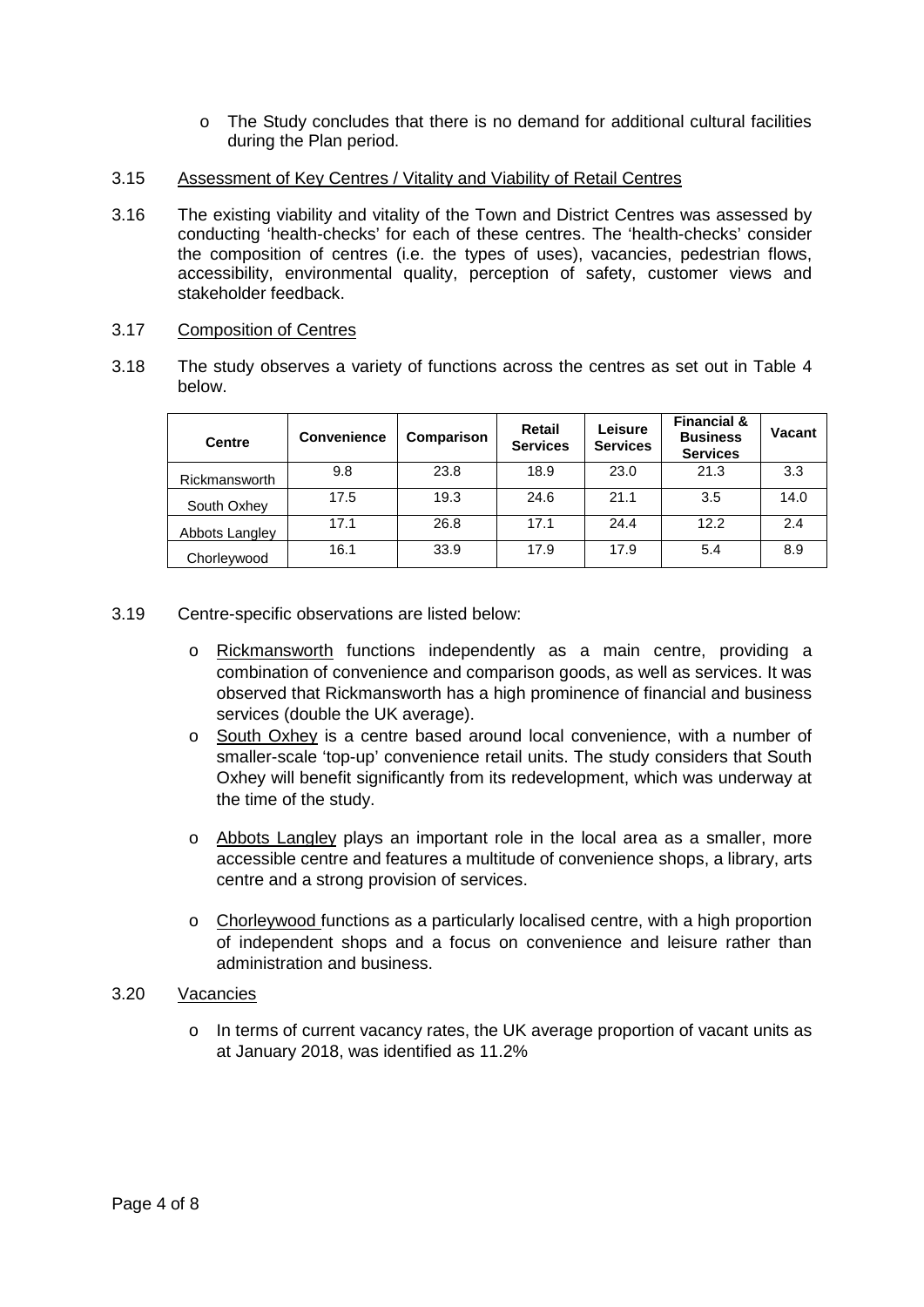$\circ$  It was found that all centres, excluding South Oxhey<sup>[5](#page-4-0)</sup>, have vacancy rates below the UK average.



3.21 The graph below shows the vacancy rates by unit (%) across the SW Herts Area.

# 3.22 Evening Economy

 $\circ$  A limited evening economy<sup>[6](#page-4-1)</sup> was noted as a local issue for Rickmansworth. As the District's Town Centre, the Study recommends that the Council should consider favourably any sustainable applications for evening economy uses in the centre.

# **4 Town Centre Hierarchy**

The hierarchy set out in the Core Strategy includes Town Centres, District Centres, Local Centres and Local Shops. The national planning policy that informed these definitions was Planning Policy Statement 6: *Planning for Town Centres* (2005) which has been superseded by the National Planning Policy Framework (NPPF).

- 4.1 Based on the NPPF definition of Town Centre, 'Local Shops' has been replaced by 'Neighbourhood Centres' and a new category of 'Individual Shops' has been added.
- 4.2 The Retail and Leisure Study reviews the *current* hierarchy of retail centres and considers whether existing designations should be re-evaluated in the new Local Plan. Any new housing allocations that include new retail provision will also be included in the Retail Hierarchy in the new Local Plan.

<span id="page-4-0"></span><sup>5</sup> The high vacancy rate recorded in South Oxhey at the time of the study was due to the Centre's redevelopment, which is ongoing.

<span id="page-4-1"></span> $6$  Evening Economy – evening based activities ensure centres remain active outside of daytime hours. Units within the evening economy category include restaurants, takeaways, bars, pubs and nightclubs.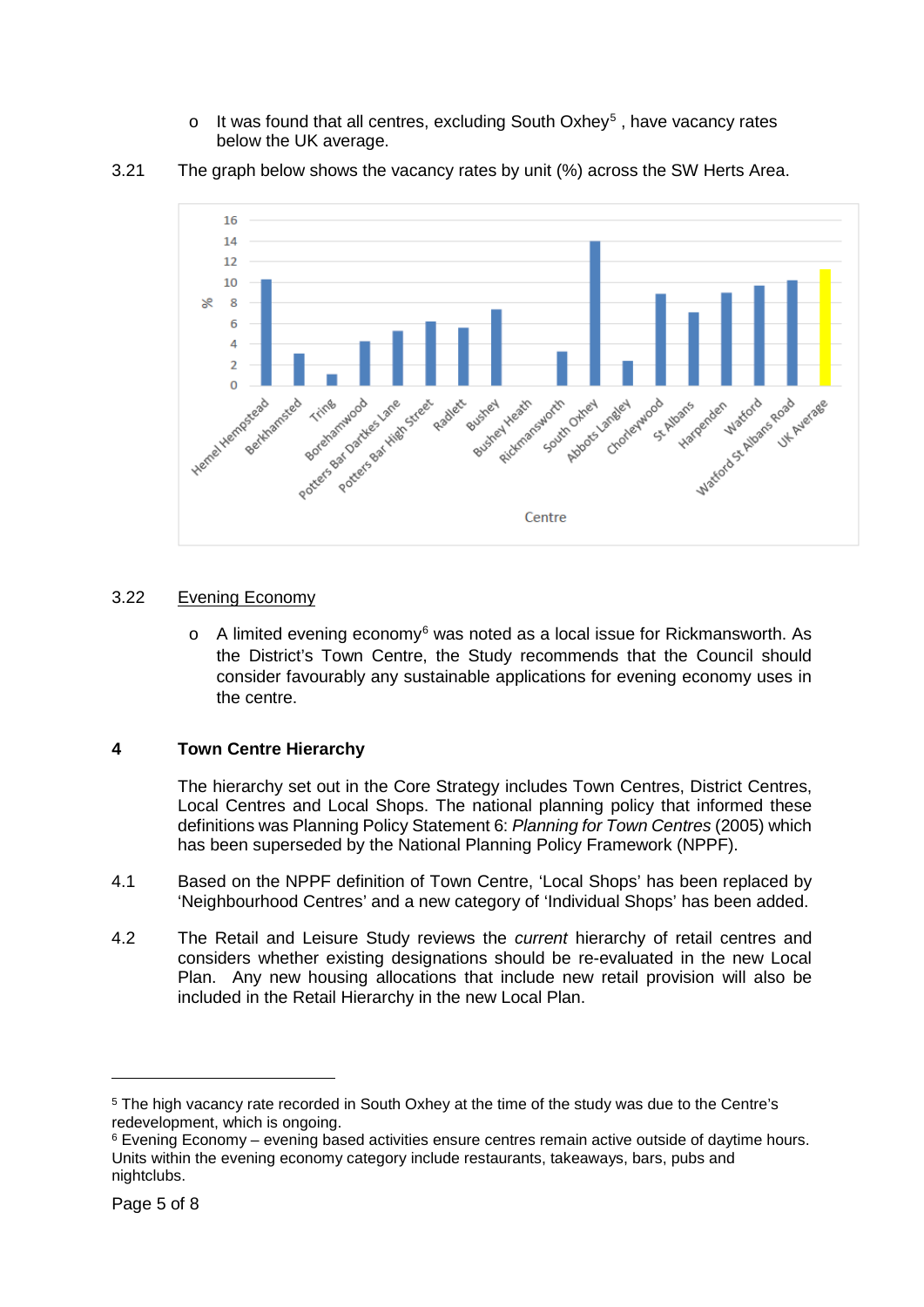- 4.3 The text below sets out the various designations in the hierarchy and highlights any changes that are recommended. Appendix 1 shows the recommended Retail Hierarchy for the new Local Plan.
- 4.4 Town Centre
- 4.5 A Town Centre is defined as a commercial hub serving the local area with an offer of convenience and comparison floorspace and a comprehensive provision of services and leisure floorspace.
- 4.6 The current designation of Rickmansworth as the *Town Centre* is confirmed in the assessment.
- 4.7 District Centres
- 4.8 A District Centre serves the local catchment through provision of important convenience and comparison floorspace and local services, acting as an important local hub for the surrounding residential community.
- 4.9 The current designations of Abbots Langley, Chorleywood and South Oxhey as District Centres are confirmed in the assessment.
- 4.10 Local Centres
- 4.11 Local Centres include a range of shops and services, limited community services (e.g. health centre, community centre) and some leisure services such as restaurants, cafes and takeaways. These centres normally serve a smaller area than a District Centre and are typically comprised of 15 to 40 units, but may contain less than 15 units where they still provide an important local function.
- 4.12 Current designations for the existing Local Centres in Croxley Green and Mill End are confirmed in the assessment.
- 4.13 Neighbourhood Centres
- 4.14 A Neighbourhood Centre generally provides a range of small shops and services of a particularly localised nature that meet residents' day-to-day needs. These centres normally serve a smaller area than a local centre and are typically comprised of 3 to 14 units.
- 4.15 Neighbourhood Centres are not necessarily protected in planning terms, however specific identification for the safeguarding of a neighbourhood centre may be given within the retail hierarchy.
- 4.16 The majority of centres which are currently designated as *Local Shops* were recommended for designation as *Neighbourhood Centres*.
- 4.17 Individual Shops
- 4.18 Centres which do not comprise of a consistent adjoining strip of 3 or more shops, or are only comprised of 1 or 2 units, were recommended for designation in an individual shops category.
- 4.19 Sarratt Post Office, currently designated as a 'Local Shop', is recommended for designation in the Individual Shops category.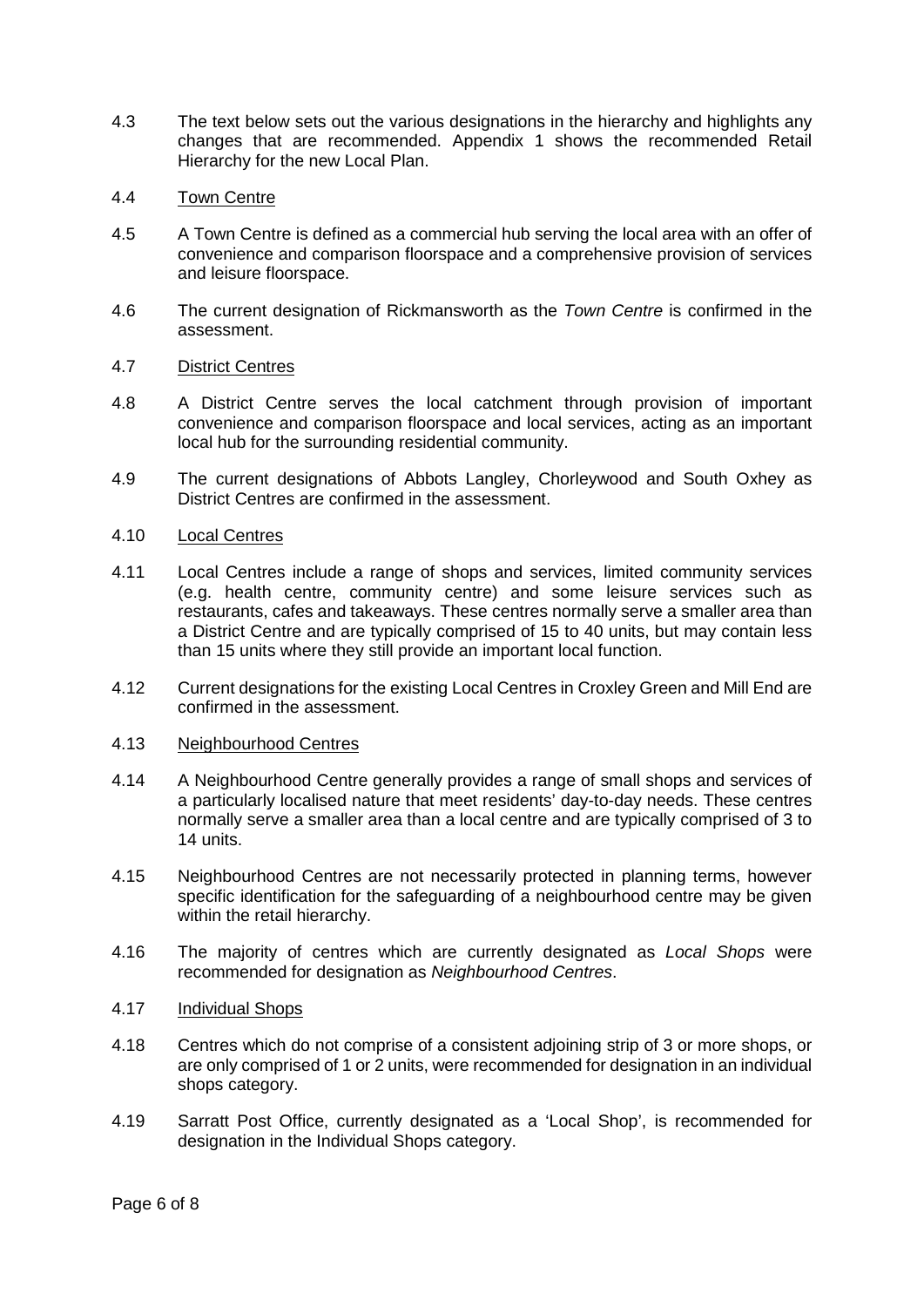4.20 In addition, 57-63 High Street, Bedmond and 5-7a and Sherwood News, College Road, Abbots Langley are also recommended for designation as Individual Shops.

#### **5 Town Centre Boundaries**

- 5.1 The NPPF (2019) requires that policies define the extent of Town Centres**[7](#page-6-0)** and Primary Shopping Areas<sup>[8](#page-6-1)</sup> and removes the requirement to designate Primary and Secondary Frontages.
- 5.2 The Site Allocations LDD Policy SA4: Retail Allocations, provides greater protection against the loss of Class A1 retail use in Primary Frontages than in Secondary Frontages. The benefit of designating a Primary Shopping Area (instead of only Primary and Secondary Frontages) is that all frontages will have the same policy considerations.
- 5.3 The study recommends that the new Local Plan should establish Town Centre Boundaries and Primary Shopping Areas for the Town (Rickmansworth) and District Centres (South Oxhey, Abbots Langley and Chorleywood).
- 5.4 The recommended Primary Shopping Area for South Oxhey was based on the retail square prior to the commencement of the redevelopment. The boundary of the Primary Shopping Area has now been amended to more accurately reflect retail uses upon completion of the regeneration project.
- 5.5 The Local Centres (Croxley Green and Mill End) will be depicted on maps similar to those in the Site Allocations LDD and the Neighbourhood Centres and Individual Shops will be listed, in the new Local Plan. Appendix 2 details the Retail Allocations for the new Local Plan. For comparison purposes, Appendix 3 is the Retail section of the Site Allocations LDD.

# **6 POLICY RECOMMENDATIONS**

- 6.1 The Study recommends that the Retail and Leisure Policy for the new Local Plan should:
	- establish a Retail Hierarchy (Paragraph 4.3 4.19,Appendix 1)
	- establish Town Centre Boundaries and Primary Shopping Areas for the Town and District Centres. (Paragraph 5.1 – 5.5, Appendix 2)
	- include the floorspace capacities identified in the assessment
	- allow any development proposals for indoor health and fitness facilities (indoor gyms) to be considered on their own merits. (Paragraph 3.9)
	- allow any development proposals for any additional leisure facilities (indoor health and fitness facilities, cinemas, restaurants, pubs/bars /nightclubs, bowling, bingo, theatres, museums, etc.) in sustainable locations to be considered on their own merits

<span id="page-6-0"></span> $7$  For the purposes of Town Centre Boundaries, references to Town Centres also apply to District Centres and Local Centres (as per the definition in the Glossary).<br><sup>8</sup> Primary Shopping Areas are defined areas where retail development is concentrated.

<span id="page-6-1"></span>